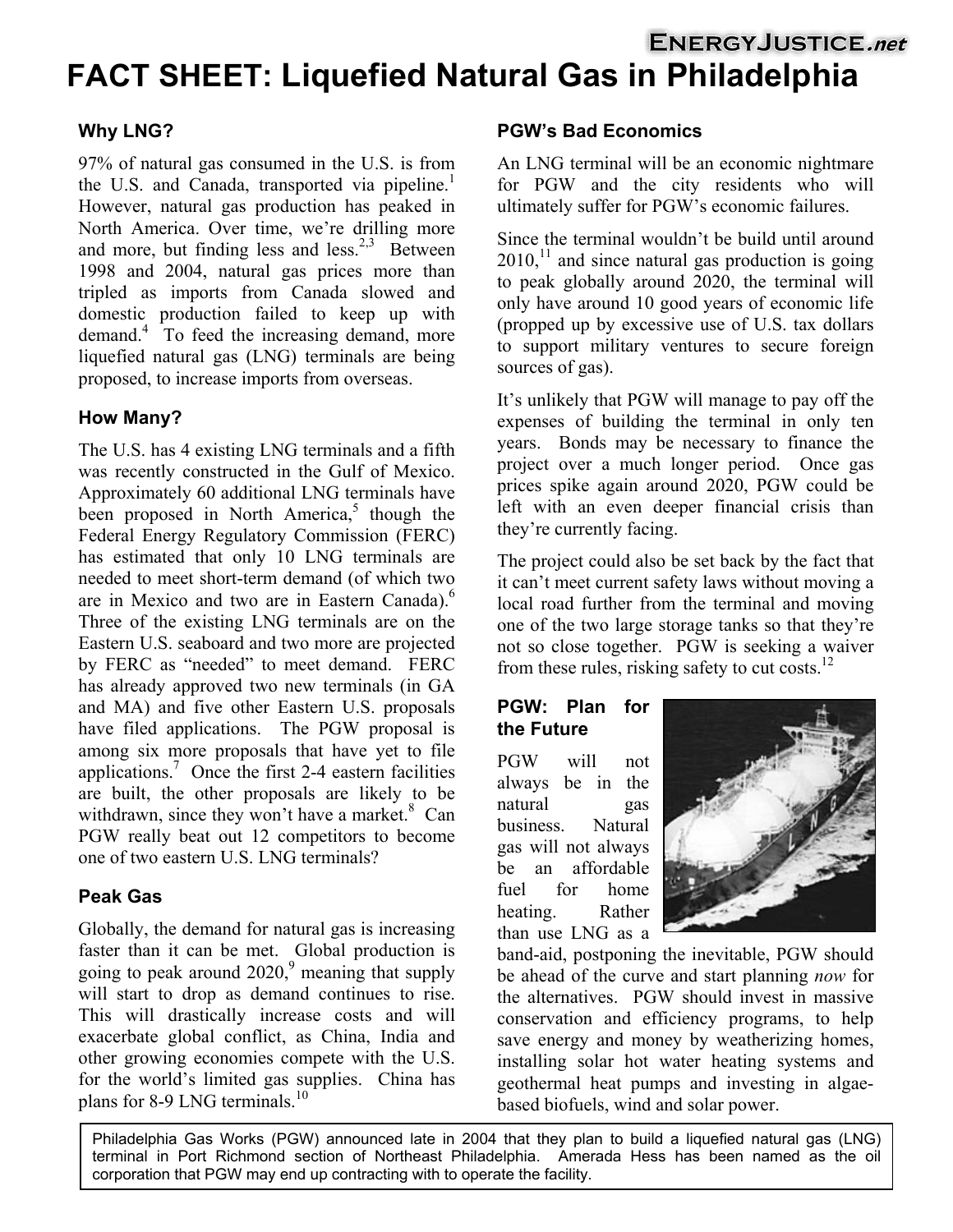# **ENERGYJUSTICE.net FACT SHEET: Liquefied Natural Gas in Philadelphia**

### **LNG = More Wars**

Globalization of gas markets increases global conflict over gas supplies. Liquefied natural gas would be imported from Qatar, Algeria, Nigeria, Trinidad and Tobago, Australia and Indonesia. Iraq, Iran, central Asia and Russia are also have major gas resources $13$  and are likely to remain the focus of US military ventures.

The U.S. has a long-standing history of conflict with oil-producing nations, to control oil supplies. Now, as natural gas markets globalize, our military conflicts are starting to be about natural gas as well.

# **Terrorism**

Currently, LNG is produced in Trinidad, Iran, Algeria, Malaysia, Brunei, Libya, Egypt, Bolivia, Indonesia, Venezuela, Oman, Nigeria, Qatar and the United Arab Emirates, which are members of the four-year-old Gas Exporting Countries Forum. Most of these countries are locations where al Qaeda has an already established foothold.<sup>[14](#page-2-13)</sup>

The U.S. policy of using military power to dominate world energy supplies is the prime inspiration for terrorism as a form of resistance.

In 2004, former White House counterterrorism director Richard Clarke revealed that intelligence analysts believed al Qaeda operatives had entered the country in the years before the 9/11 attacks by stowing away on LNG tankers in Algeria and jumping ship in Boston. $15$ 

# **Philadelphia = Juicy Terrorism Target**



Philadelphia would be the largest city to host an LNG terminal. If terrorists sought to inflict maximum casualties by targeting an LNG facility, Philly would be a prime target.

A May 2005 report for the Rhode Island Attorney General found that terrorist groups have the intent and ability to launch another attack on U.S. soil and that US oil and gas infrastructure is a desired target. LNG tankers and terminals are vulnerable to attack and cannot be cost-effectively secured.<sup>[16](#page-2-15)</sup>

GAO, the investigatory arm of Congress, recommended in 1979 that the government prohibit any additional large-scale LNG facilities in or LNG tanker transit through urban areas.<sup>[17](#page-2-16)</sup>

In Boston, flights are halted while an LNG ship moves through the harbor, as is traffic on the Tobin Bridge.<sup>18</sup> Will flights be halted at Will flights be halted at Philadelphia area airports when shipments come in? Will I-95 and all of the bridges be closed? There will be major economic impacts to the region when the river traffic is shut down every 10 days for a 12 hour tanker trip up the Delaware.

# **Accidents**

Terrorism isn't the only risk. LNG carries an inherent risk of accidents, as do all industrial facilities. LNG's properties make it uniquely dangerous if there were to be a spill or fire.

According to a December 2004 report by Sandia National Laboratory,<sup>19</sup> an accident or terrorist attack on a liquefied natural gas tanker could cause "major injuries and significant damage to structures" a third of a mile away and could cause second-degree burns on people more than a mile away. A "worst case scenario" could set structures aflame out to 2,067 feet and burn people as far as 6,949 feet away. The report's idea of "worst case" didn't include the actual worst case, failing to study larger ships that are planned and assuming that only some of the LNG tanker contents are released.

FERC allows damaging thermal radiation beyond the site boundary as long as its level is below 5 kilowatts per square meter. However, it is not until the thermal radiation intensity falls below 1.6 kilowatts per square meter that there is no damage to exposed humans.<sup>20</sup>

**Footnote references available in the web version: www.actionpa.org/lng/**